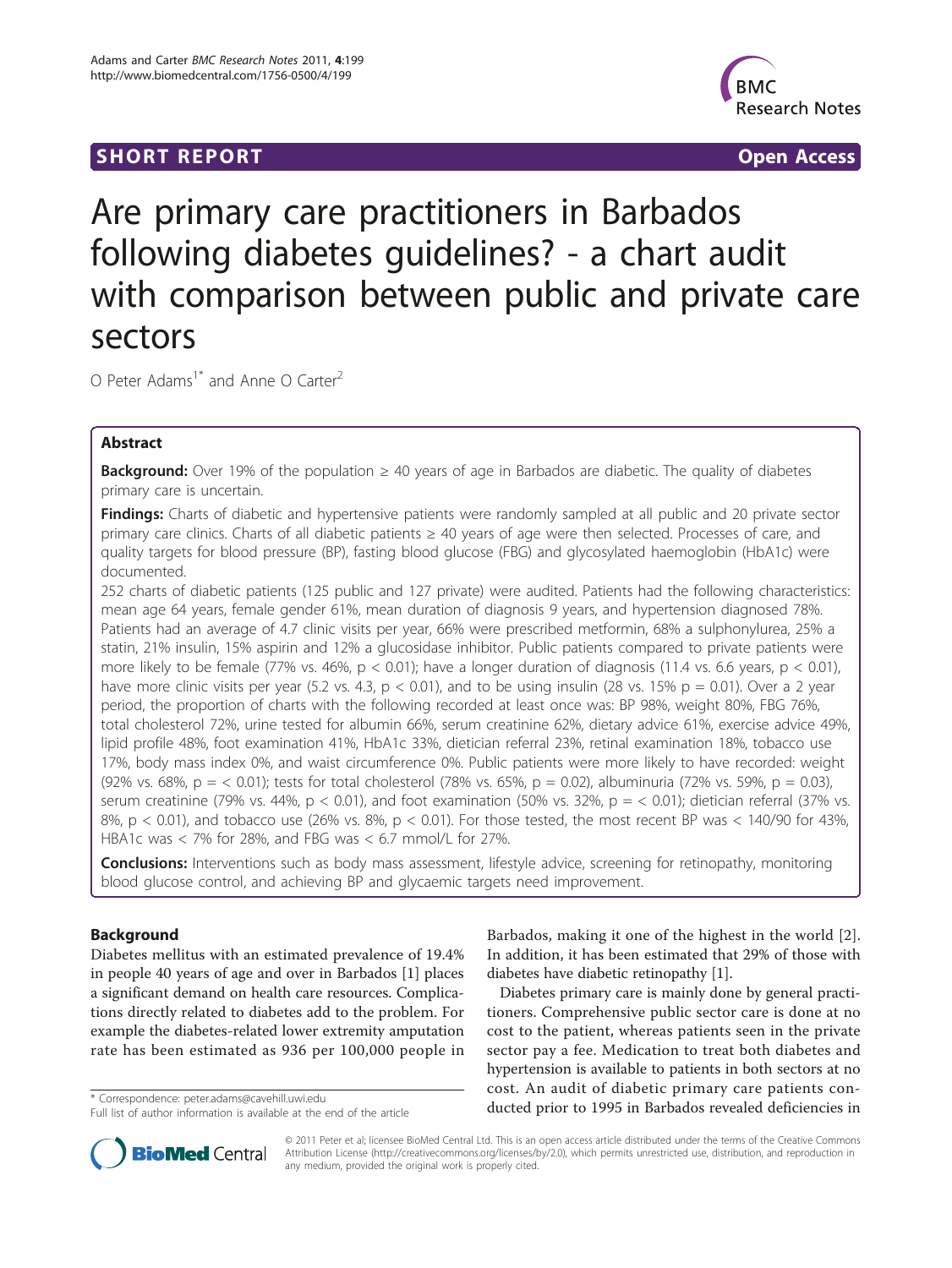care. Only 53% were controlled to a most recent fasting blood glucose (FBG) < 8 mmol/ $L^{-1}$  or random blood glu- $\csc 10$  mmol/L<sup>-1</sup>, and 17% of patients on hypertension treatment had their BP controlled to < 140/90 [[3](#page-6-0)].

The Commonwealth Caribbean Medical Research Council (CCMRC), now the Caribbean Health Research Council (CHRC), developed and distributed practice guidelines, Managing Diabetes in Primary Care, in 1995 [[4\]](#page-6-0). However, aside from some seminars no specific implementation or evaluation strategies were carried out. The only published evaluation of care since the release of the 1995 CCMRC guidelines was an audit of public sector patients done some 4 months afterwards [[5](#page-6-0)]. This was published in the form of a brief abstract only. In 2001 the Ministry of Health of Barbados developed the Protocol for the Monitoring, Surveillance and Management of Diabetes Mellitus in Barbados, which was implemented by seminars directed only at public sector health professionals [\[6](#page-6-0)]. A revised version of the CHRC diabetes guideline was disseminated in early 2006 [[7\]](#page-6-0) without any specific implementation and evaluation strategies.

Although guidelines have the potential to improve both the process of care and patient health outcomes [[8](#page-6-0),[9\]](#page-6-0), when they are evaluated they are often found to fall short of expectations [[8](#page-6-0),[10](#page-6-0),[11\]](#page-6-0). The main reason identified for this by a systematic review was less than satisfactory adoption of guidelines by practitioners [\[12\]](#page-6-0).

This study was done in 2005, prior to the publication and dissemination of the revised CHRC Diabetes guidelines. The aims were to evaluate the actual status of care of persons with diabetes in primary care in Barbados by means of a chart audit, to determine how closely this care adhered to the 1995 CCMRC guidelines and more recent protocol, and to provide baseline data to allow the effectiveness of the 2006 CHRC guidelines to be judged in the future. Another important aim of the clinical audit process was to identify deficiencies and provide the basis for implementing change aimed at improving patient care. A comparison of the private and public care was made as differences in system, practitioner and patient factors between sectors may affect guideline adoption and achievement of quality targets.

## Methods

## Setting

The population of Barbados was 268,792 at the last census in 2000, of which 95.6% were of African origin [\[13](#page-6-0)]. The island is  $430 \text{ km}^2$ , and has a good road network. Eight public sector polyclinics strategically located around the island provide free comprehensive primary care, while in 2005 at least 89 private general practitioners were providing service for a fee. All Barbadians are entitled to public sector care. Robust data is not available but it has been estimated that primary care is approximately equally split between the public and private sectors [[14\]](#page-6-0).

At public sector polyclinics hypertensive patients are often seen by a nurse who may record the BP, weight and urine test results, before the consultation with the general practitioner. A dietician and podiatrist are available at each clinic on specific days. All polyclinics have a pharmacy. Most private practitioners work in solo or small group practices, and do not employ a nurse. Many patients seen privately do not have health insurance, but drugs for the treatment of diabetes and glucometer test strips are provided at no cost to both public and private sector patients by the Barbados Drug Service.

#### Chart audit instrument

A chart audit instrument was developed to measure the quality of patient care using indicators derived from the Caribbean and Barbados guidelines [[4](#page-6-0),[6](#page-6-0)], as well as other sources such as the Diabetes Quality Improvement Project (DQIP) [[15\]](#page-6-0). The indicators used included: each visit documentation of weight, blood pressure and glucose control; biannual HbA1c; annual retinal and foot examinations, lipid profile, and screen for proteinuria/ microalbuminuria; and maintenance of blood pressure below 140/90 (as recommended in the guidelines) and HBA1c below 7%. For each patient, age, sex, duration of disease, co-morbidity, medications, and health care source (private or public sector) were recorded. Identifying information concerning patients, and health care providers were not collected. Data were collected for a 2-year period ending on date of the last entry into the chart for diabetes. Processes of diabetes care were assessed by noting if they were documented at least once over a 2-year period. The 2-year interval was chosen as it allowed for reasonable delays such as for the return of lab results and delayed appointments when assessing items recommended to be done yearly.

#### Chart sampling and data analysis

One hundred charts of patients with diabetes were selected from the public sector polyclinics, and the same number from 20 private physicians. Inclusion criteria were: at least one visit for diabetes in the last year by a patient at least 40 years of age; and diabetes documented in the chart at least 2 years prior to that visit. For the public sector, 100 charts were selected overall, with the number selected at each polyclinic in proportion to the number of patients seen annually by that polyclinic. Private physicians were selected from a previously validated list containing 89 names and asked to participate in a focus group study on diabetes and hypertension. At the end of the focus group session physicians were asked to participate in a chart audit. Only one refused.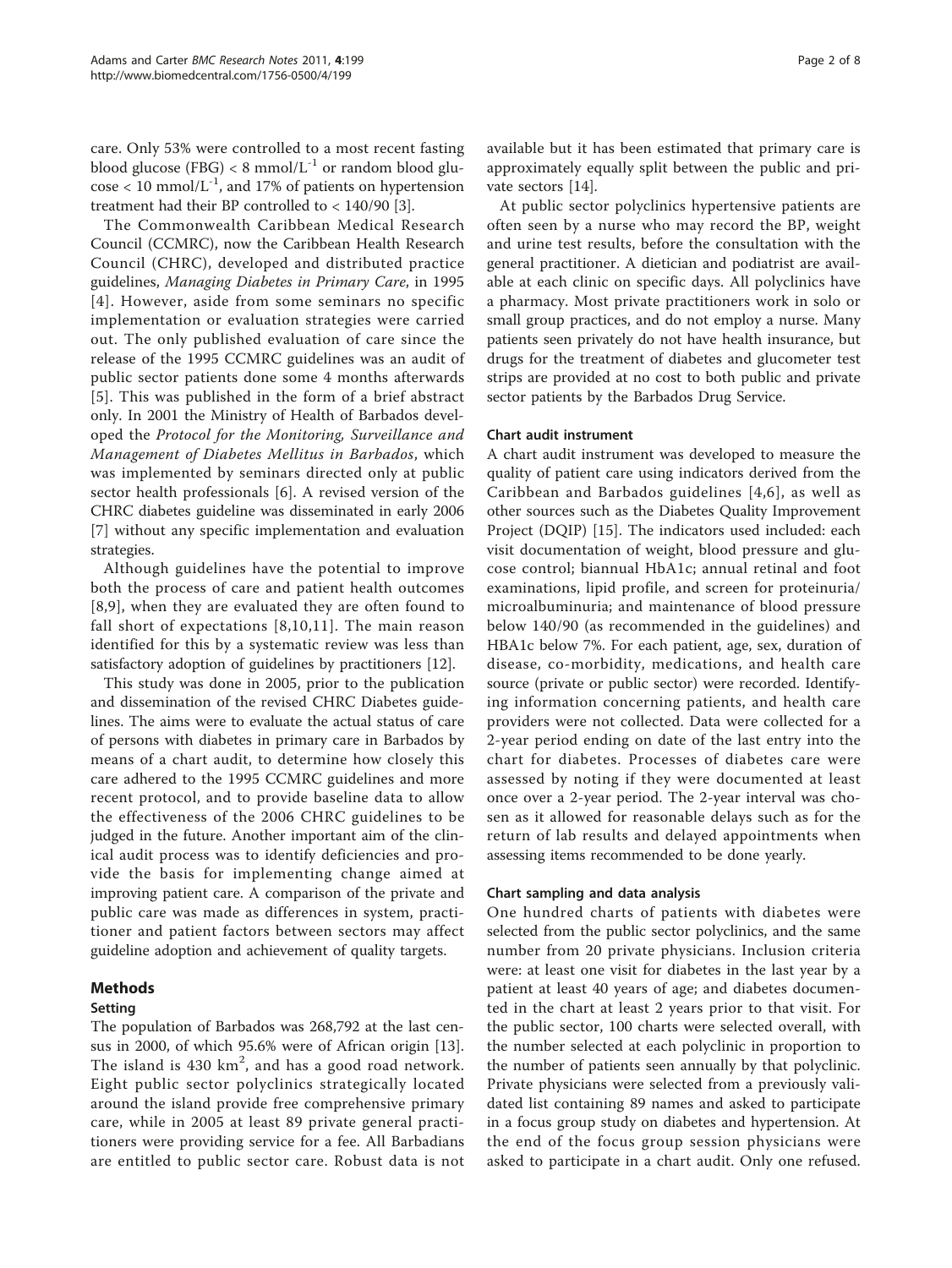Nine additional physicians who could not attend focus groups because they were not available at the time the sessions were held were recruited to make a total of 20 physicians. Since the annual number of patients seen by individual private physicians is unknown, the 20 physicians were asked to contribute 5 charts each. Charts were selected randomly at the various sites, using (a) random numbers if a numerical charting system existed or (b) randomly selected shelves and files within shelves if an alphabetical system existed. This method of randomisation should allow generalisation of results to all persons over age 40 with diabetes obtaining medical care for it in Barbados in the two year period studied. An equal number of charts of patients with hypertension were also selected in the same way as part of a study on hypertension care conducted at the same time [[16](#page-6-0)], and those who had diabetes were also included in this study.

## Ethical approval

Approval was obtained from the Institutional Review Board of the University of the West Indies, Cave Hill Campus and the Ministry of Health, Barbados.

## Results

A total of 253 charts of diabetic patients were audited (199 selected because the patient was diabetic and 54 because the patient was hypertensive but also had diabetes), 126 from public polyclinics and 127 from private

practitioners. One public clinic contributed 2 less charts than the required number.

The mean age of patients was 64 years, the mean duration of diagnosis was 9 years, 61% were female, and 78% were hypertensive. Patients had an average of 4.7 clinic visits per year, 68% were prescribed a sulphonylurea, 66% metformin, 25% a statin, 21% insulin, 15% aspirin, and 12% a glucosidase inhibitor. Patients attending public clinics were more likely than private patients to be female, have vascular disease recorded, to be prescribed insulin, make more clinic visits per year, and to have been diagnosed with diabetes for a greater duration. Private physicians' patients were significantly heavier. Otherwise the private and public patients were similar (Table 1).

Most patients did not have a recording during a 2 year period of the following items: physical examination (height, body mass index (BMI), waist circumference, and foot and retinal examination); lifestyle history and advice (alcohol use, tobacco use, and exercise advice); laboratory investigations (HbA1c and lipid profile); referral to a dietician, and patient self blood glucose monitoring (Table [2\)](#page-3-0). Public patients compared to private patients were more likely to have recorded in their charts over a 2-year period the following items: weight, foot examination, total cholesterol, serum creatinine, urine albumin, and history and/or advice on such lifestyle items as alcohol and tobacco use, diet advice as well as referral to a dietician. Urine albumin testing was

|  | Table 1 Characteristics of diabetic patients according to whether they attended public or private clinics (n = 253) |  |  |
|--|---------------------------------------------------------------------------------------------------------------------|--|--|
|--|---------------------------------------------------------------------------------------------------------------------|--|--|

| Categorical<br>Characteristic              | Number (%)                | clinic $n = 126$ | Number (%) attending public Number (%) attending private<br>clinic $n = 127$ | P value by Chi<br>Square         |                      |
|--------------------------------------------|---------------------------|------------------|------------------------------------------------------------------------------|----------------------------------|----------------------|
| Gender**: Male                             | 97 (39)                   | 29 (23)          | 68 (54)                                                                      | < 0.01                           |                      |
| Female                                     | 154(61)                   | 97(77)           | 57 (46)                                                                      |                                  |                      |
| Have hypertension*                         | 144 (72)                  | 71(72)           | 73 (73)                                                                      | 0.95                             |                      |
| Have vascular disease                      | 33(13)                    | 23(18)           | 10(8)                                                                        | 0.01                             |                      |
| On Statin                                  | 63(25)                    | 34(27)           | 29(23)                                                                       | 0.45                             |                      |
| On Biguanide                               | 167(66)                   | 77(61)           | 90 (71)                                                                      | 0.10                             |                      |
| On Sulphonylurea                           | 172 (68)                  | 80(64)           | 92 (72)                                                                      | 0.13                             |                      |
| On Insulin                                 | 54 (21)                   | 35(28)           | 19(15)                                                                       | 0.01                             |                      |
| On Glucosidase                             | 30(12)                    | 12(10)           | 18 (14)                                                                      | 0.25                             |                      |
| On aspirin                                 | 39(15)                    | 20(16)           | 19(15)                                                                       | 0.84                             |                      |
| <b>Continuous</b><br><b>Characteristic</b> | Number with<br>valid data | Mean (SD)        | Mean attending public clinic                                                 | Mean attending<br>private clinic | P value by<br>t-test |
| Age (years)                                | 252                       | 64 (12)          | 65.3                                                                         | 63.3                             | .17                  |
| Weight (kg)                                | 202                       | 82 (21)          | 76.5                                                                         | 88.2                             | .00                  |
| Clinic visits/yr                           | 251                       | 4.7(1.7)         | 5.2                                                                          | 4.3                              | < .01                |
| Years since first<br>recorded diagnosis    | 246                       | 9.0(5.9)         | 11.4                                                                         | 6.6                              | < .01                |

\*Only the 199 persons (99 public and 100 private) selected because they were diabetic are included. The 54 persons selected because they had hypertension, but also happened to have diabetes are excluded.

\*\* For gender,  $n = 251$  (126 public and 125 private)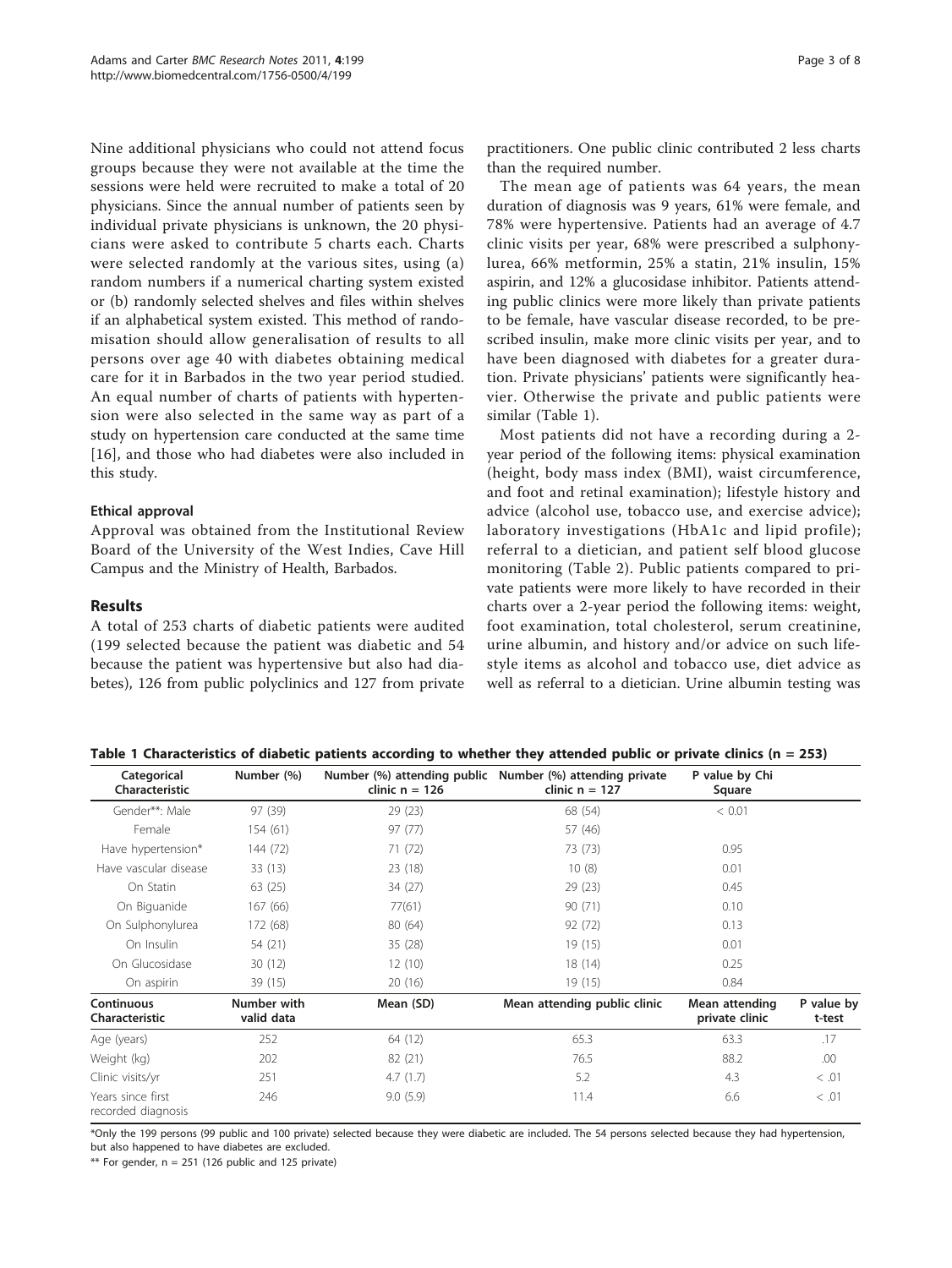| Process of care          | Number (%) with process recorded in<br>the chart | Number (%) attending<br>public clinic<br>$n = 126$ | Number (%) attending<br>private clinic<br>$n = 127$ | P value by Chi<br>Square |
|--------------------------|--------------------------------------------------|----------------------------------------------------|-----------------------------------------------------|--------------------------|
| Height                   | 5(2)                                             | 2(2)                                               | 3(2)                                                | 1.00                     |
| Weight                   | 202 (80)                                         | 116 (92)                                           | 86 (68)                                             | .00                      |
| <b>BMI</b>               | 1(0.4)                                           | 1(1)                                               | 0(0)                                                | .50                      |
| Waist<br>circumference   | 0(0)                                             | 0(0)                                               | 0(0)                                                | $\overline{\phantom{a}}$ |
| Blood pressure           | 247 (98)                                         | 122 (97)                                           | 125 (98)                                            | .44                      |
| Foot examination         | 104(41)                                          | 63 (50)                                            | 41 (32)                                             | .00                      |
| Retinal<br>examination   | 46 (18)                                          | 24 (19)                                            | 22(17)                                              | .70                      |
| Fasting blood<br>glucose | 192 (76)                                         | 98 (78)                                            | 94 (74)                                             | .51                      |
| SBGM* being<br>done      | 64 (25)                                          | 29 (23)                                            | 35 (28)                                             | .43                      |
| HbA1ct                   | 85 (33)                                          | 48 (38)                                            | 37 (29)                                             | .15                      |
| Urine albumin‡           | 165 (66)                                         | 90(72)                                             | 75 (59)                                             | .03                      |
| Serum creatinine         | 155 (62)                                         | 99 (79)                                            | 56 (44)                                             | .00                      |
| Total cholesterol        | 181 (72)                                         | 98 (78)                                            | 83 (65)                                             | .02                      |
| Lipid profile            | 120 (48)                                         | 63 (50)                                            | 57 (45)                                             | .38                      |
| Alcohol use<br>recorded  | 48 (19)                                          | 34 (27)                                            | 14(11)                                              | .00                      |
| Tobacco use<br>recorded  | 42 (17)                                          | 32 (26)                                            | 10(8)                                               | .00                      |
| Diet advice given        | 153 (61)                                         | 86 (68)                                            | 67 (53)                                             | .01                      |
| Referred to<br>dietician | 57(23)                                           | 47 (37)                                            | 10(8)                                               | .00                      |
| Exercise advice          | 124 (49)                                         | 65 (52)                                            | 59 (47)                                             | .37                      |

<span id="page-3-0"></span>

| Table 2 Number and proportion of diabetic patients having various processes of care recorded at least once in last 2 |  |  |  |  |  |
|----------------------------------------------------------------------------------------------------------------------|--|--|--|--|--|
| years by health care source ( $n = 253$ unless otherwise stated)                                                     |  |  |  |  |  |

\*Self blood glucose monitoring

†Glycosylated haemoglobin

‡Tests done by routine dipstick or laboratory testing.

recorded in 66% of the charts, with 94% of the testing being by routine clinic dipstick.

Since weight, blood pressure, and FBG are recommended to be measured at each visit, and visits are recommended every quarter, to meet guideline recommendations, a patient should have 4 readings of each recorded per year (table [3](#page-4-0)). The remaining variables in table [3](#page-4-0) are recommended every year, or on average, 2 in 2 years. Only the frequency of blood pressure recordings and urine dipstick testing for albumin on average met the target. Although patients of private practitioners had, on average, fewer recordings of blood pressure (also had fewer clinic visits), both settings achieved the target of 4 readings per year. Private patients had on average fewer weights, blood pressures, foot examinations, urine albumin and cholesterol tests recorded, but had more FBG tests than public patients.

Table [4](#page-4-0) indicates the proportion of patients meeting quality targets. Most patients had at least 4 visits per year, but low proportions met the clinical targets with the exception of diastolic blood pressure < 90 and the sub-optimal HbA1c < 10. Of persons who had tests done 27% were controlled with a FBG < 6.7, 45% had a FBG < 8 mmol/L, and 28% had an HBA1c < 7%. Despite private physicians tendency to do fewer tests and record fewer items, similar proportions of patients from the 2 sectors met clinical targets, except that private clinics exceeded public clinics in meeting the sub-optimal HbA1c target.

#### **Discussion**

Despite adequate access to health care, with an average of 4.7 clinic visits per year, many patients did not have recommended processes of care such as history taking, lifestyle advice, physical examination, and laboratory tests performed, and many did not achieve blood glucose and BP control. A chart audit cannot identify many of the factors influencing quality of care. A focus group study done at about the same time as this chart audit identified barriers to good care, but also found that many practitioners were of the opinion that they provided good care [\[17\]](#page-6-0).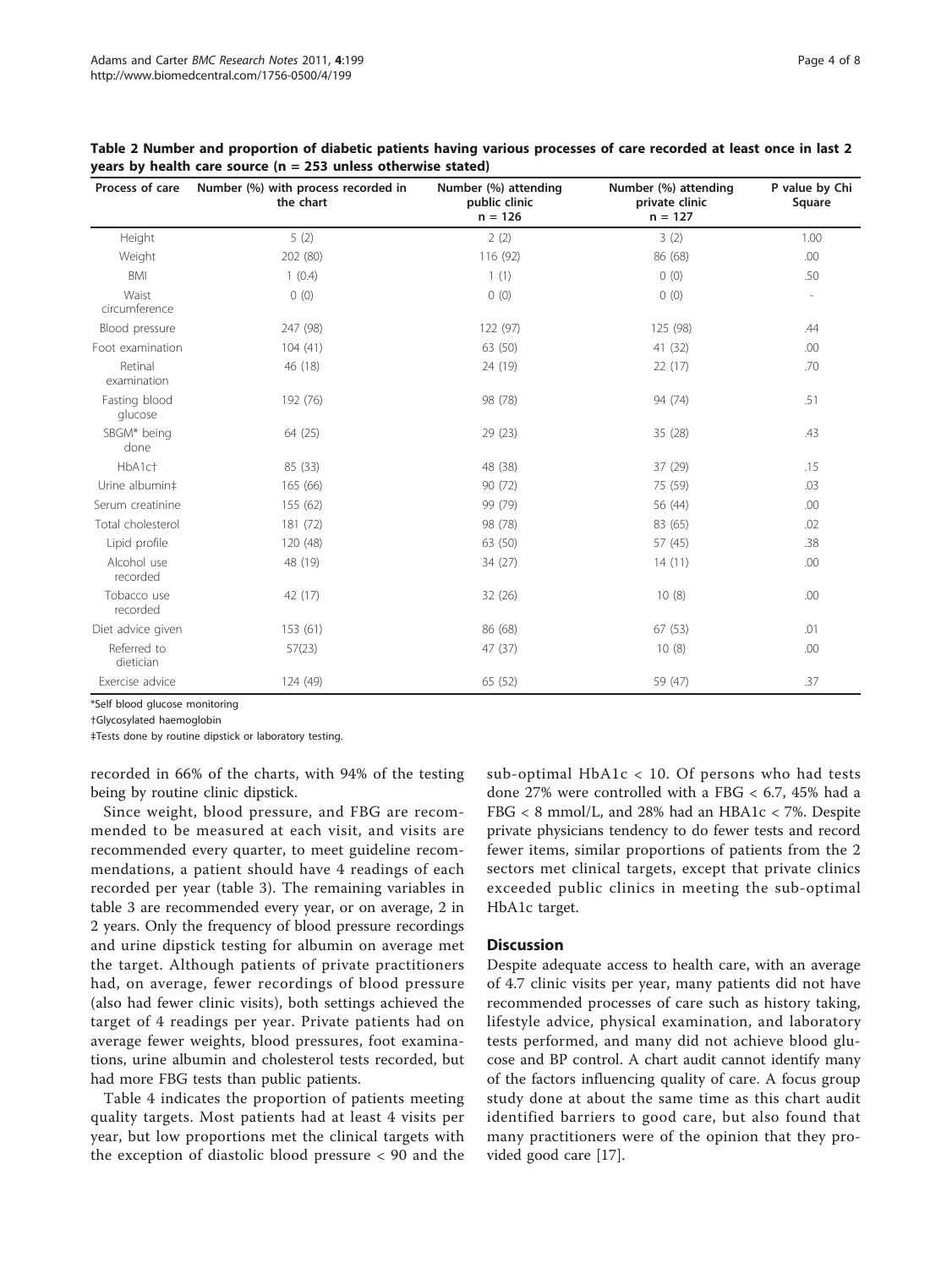| Characteristic                    | Mean (SD) for all<br>patients | Mean for public<br>patients | Mean for private<br>patients | P value by t<br>test | Number with valid<br>data |
|-----------------------------------|-------------------------------|-----------------------------|------------------------------|----------------------|---------------------------|
| Number of diabetic<br>medications | 1.7(0.8)                      | 1.7                         | 1.7                          | .97                  | 252                       |
| Total number of<br>medications    | 3.9(1.8)                      | 3.9                         | 3.9                          | .96                  | 251                       |
| Weights recorded/yr               | 3.0(1.9)                      | 3.4                         | 2.5                          | .01                  | 235                       |
| Blood pressures/yr                | 4.5(1.6)                      | 4.8                         | 4.3                          | .01                  | 251                       |
| Fasting blood glucoses/yr         | 1.3(1.2)                      | 1.1                         | 1.6                          | .01                  | 243                       |
| $HbA1c/2$ yr                      | 0.7(1.4)                      | 0.7                         | 0.8                          | .54                  | 240                       |
| Urine albumin/2 yr                | 2.5(2.8)                      | 3.0                         | 1.9                          | .00                  | 234                       |
| Foot exams/2 yr                   | 1.1(1.7)                      | 1.4                         | 0.8                          | .00                  | 245                       |
| Retinal assessments/2 yr          | 0.30(0.62)                    | 0.36                        | 0.24                         | .14                  | 247                       |
| Cholesterols/2 yr                 | 1.1(1.0)                      | 1.3                         | 1.0                          | .01                  | 246                       |

<span id="page-4-0"></span>Table 3 Means of continuous characteristics of diabetic patients according to whether they attended public or private clinic

#### Body Mass and lifestyle modification

The control of obesity is important in the treatment of diabetes. Even though patients on average had their weight recorded 3 times per year, no chart had a recording of waist circumference, and only 1 had a BMI documented over a 2-year period. Barbadians may underestimate their level of overweight and obesity [\[18](#page-7-0)]. Discussing BMI and waist circumference with patients may therefore be necessary when trying to promote weight loss. Waist circumference is an independent and stronger predictor of cardiovascular risk than BMI, and is useful both in initial assessment and in monitoring the efficacy of weight loss measures [[19,20](#page-7-0)]. However, waist circumference, and BMI are not mentioned in the CCMRC guideline [\[4](#page-6-0)], and except at initial assessment are not mentioned in the Ministry of Health protocol [[6\]](#page-6-0).

Documentation of dietary advice and referral to a dietician were recorded in only 61% and 23% of charts

respectively with the public sector doing better than the private. A dietician is available to public patients at no cost at each polyclinic, whereas private patients are unlikely to have a dietician located in their doctor's office and in addition have to pay for this service. Women are more likely to influence eating habits in the household and attend public clinics more frequently. These facts may help to explain the higher rate of dietician referral in the public sector.

A history of alcohol and tobacco use was noted in less than 20% of charts. Despite the low prevalence of cigarette smoking in Barbados [[21\]](#page-7-0), this information is needed to calculate cardiac risk and to plan treatment [[22](#page-7-0)].

#### Eye and foot examination

Few patients had retinal examinations. Fundoscopy with adequate dilation of pupils is time consuming, and possibly the physician may lack confidence in properly

| Target                                                 | <b>Number</b><br>with valid<br>data | Number (%)<br>meeting<br>target | Number (%) attending<br>public clinic who met<br>target | Number (%) attending<br>private clinic who met<br>target | P value by Chi Square for<br>difference between public and<br>private |
|--------------------------------------------------------|-------------------------------------|---------------------------------|---------------------------------------------------------|----------------------------------------------------------|-----------------------------------------------------------------------|
| Systolic $BP < 140$                                    | 247                                 | 119 (48)                        | 61 (50)                                                 | 58 (46)                                                  | .57                                                                   |
| Diastolic $BP < 90$                                    | 247                                 | 182 (74)                        | 87(71)                                                  | 95 (76)                                                  | .40                                                                   |
| Both systolic Bp $\lt$<br>140 and diastolic Bp<br>< 90 | 247                                 | 106(43)                         | 55 (45)                                                 | 51(41)                                                   | .50                                                                   |
| $FBG^* < 6.7$ (good†)                                  | 192                                 | 51 (27)                         | 31(32)                                                  | 20(21)                                                   | .10                                                                   |
| FBG <sup>1</sup> < 8<br>(acceptable+)                  | 192                                 | 87(45)                          | 49 (50)                                                 | 38 (40)                                                  | .18                                                                   |
| $HbA1c < 7$ (optimal†)                                 | 85                                  | 24 (28)                         | 12(25)                                                  | 12(32)                                                   | .45                                                                   |
| $HbA1c < 10$ (sub-<br>optimal#)                        | 85                                  | 69 (81)                         | 35(73)                                                  | 34 (92)                                                  | .03                                                                   |
| 4 or more visits in 1<br>yr                            | 252                                 | 216 (86)                        | 110 (88)                                                | 106 (84)                                                 | .30                                                                   |

Table 4 Number and Proportion of diabetic patients meeting quality targets at last visit by health care source

\*Fasting blood glucose

†As defined in Managing Diabetes in Primary Care<sup>4</sup> ‡As defined in Protocol for the Monitoring, Surveillance and Management of Diabetes Mellitus in Barbados<sup>6</sup>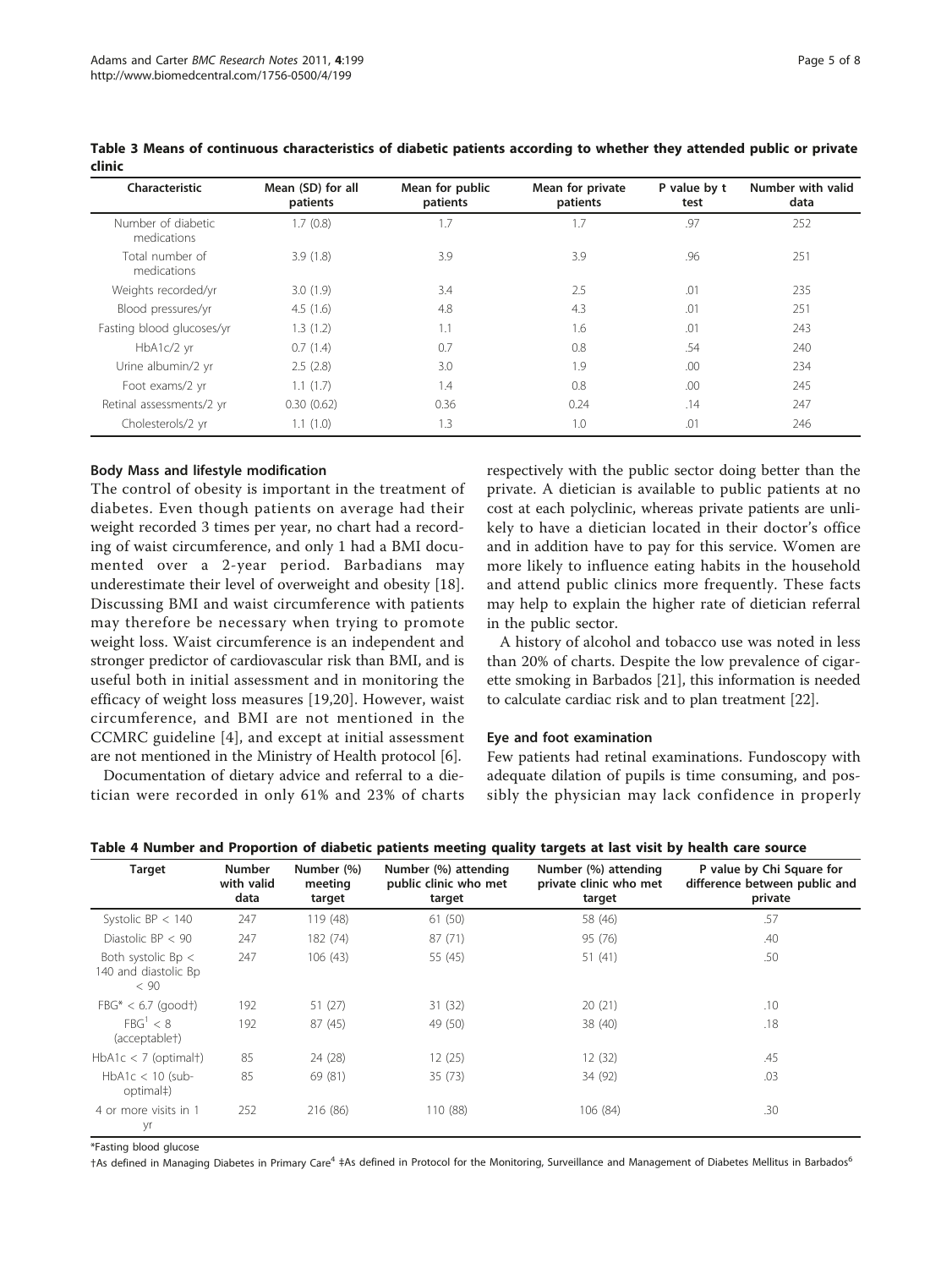performing the examination. However retinopathy is common with 29% of people with diabetes  $\geq$  40 years of age estimated to have the condition [\[1](#page-6-0)].

Foot examination was documented at least once in 2 years in only 41% of charts. Barbados has a high lower extremity amputation rate, with inadequate footwear shown to independently increase amputation risk (odds ratio 2.71, 95% confidence interval 1.23- 5.97) [[2](#page-6-0)].

## Blood pressure

Most patients had hypertension, with 72% of those selected on the basis of diabetes having hypertension. Blood pressure was monitored in almost all patients and at an adequate frequency. Terminal digit preference would have affected the quality of the measurement [[16\]](#page-6-0). Only 43% of all patients, including those not diagnosed with hypertension, had a blood pressure less than 140/90 mmHg at the last visit. A previous Barbados chart audit revealed a BP control rate of 17%, but included only those on treatment for hypertension in that estimate [\[3\]](#page-6-0). In comparison over 58% of diabetic patients receiving commercial care and Medicare in the USA in 2006 had their BP controlled to < 140/90 [[23](#page-7-0)]. The UKPDS showed that 6.1 patients (95% confidence interval 2.6 to 9.5) need to be treated with tight control of blood pressure (mean blood pressure 144/82) vs. less tight control (mean blood pressure 154/87) over 10 years to prevent one patient from developing any complication, and 15.0 (12.1 to 17.9) to prevent death from a cause related to diabetes [\[24\]](#page-7-0). In our study 52% of our patients would have met the UKPDS tight control target.

## Glycaemic assessment

Glycaemic control was not adequately monitored, and most of those with data available were not controlled to target. In a two-year period two thirds of patients did not have an HBA1c test, 24% did not have a FBG (with an average of 1.3 tests per patient per year), and only a quarter were noted to be self blood glucose monitoring. In a majority of cases therefore neither health care worker nor patient could be confident about the level of glycaemic control attained. For the HbA1c test, important factors might be availability in the public sector (reflecting cost to the Ministry of Health), and cost to the private patient (about US\$23 per test). The study was not designed to determine if physicians recognised the utility of the test. For self-monitoring, patient acceptance, and cost of the glucometer and lancets might be factors. Patient factors can be important e.g. the laboratory FBG test cannot be done unless the patient agrees to fast.

Of the patients who were monitored few attained guideline recommended glycaemic quality targets [[4,6](#page-6-0)], with 28% achieving an HbA1c of < 7%, and 81% the sub-optimal target of  $< 10\%$ . As few persons had this test, selection bias is likely and the findings should be cautiously interpreted. Only 45% of patients had a FBG < 8 mmol/L. This compares with a similar result found prior to the introduction of the CCMRC guidelines in 1995 in which 49% of patients attending public clinics and 66% attending private clinics had a FBG < 8 mmol/l or a random glucose < 10 mmol/l [[3\]](#page-6-0). Based on voluntarily reported data by health plans in 2006, 87% of adult diabetics receiving commercial care and Medicare in the USA had HBA1c testing, > 42% had HBA1c levels < 7%, and > 70% had HBA1c levels  $\leq$  9% [[23](#page-7-0)]. The National Health and Nutrition Examination Survey a populationbased survey in the USA estimated control rates (HBA1c < 7%) for adults with a previous diagnosis of diabetes had progressively increased from 37% in 1999- 2000 to 56% in 2003-2004 [[25](#page-7-0)], suggesting that improvement should also be possible in Barbados.

## Laboratory tests

Forty eight percent of patients had a lipid profile in 2 years, although 72% of patients had the total cholesterol done. In the public sector the laboratory may not always have reagent to do a full profile. In the private sector the lipid profile at a cost of about US \$45 may be unaffordable for the patient.

A serum creatinine was done in 44%, and urine was tested for albumin in 59% of private patients compared to 79% and 72% respectively of public patients. A creatinine plus electrolytes costs about US \$45 privately. Testing for protein was mainly by dipstick for clinical proteinuria. In public clinics, a nurse tests the urine, whereas the private sector physician often does not employ a nurse. Urine can only be tested if a patient provides it, and this would be facilitated by having suitable facilities for collecting it at the clinic. Testing for microalbuminuria, which is the earliest manifestation of diabetic nephropathy, is not a requirement of the CCMRC guideline [\[4](#page-6-0)] but is required in the more recent Ministry of Health protocol [[6\]](#page-6-0).

#### **Treatment**

The CCMRC guidelines [\[4\]](#page-6-0) recommend that obese patients be treated with metformin, and sulphonylureas then added if necessary. More patients might therefore have been expected to have been on metformin. The significantly higher use of insulin by public compared to private patients may reflect the fact that public patients have been diagnosed with diabetes longer. Only a quarter of patients were on a statin, and 15% on aspirin. Neither of the guidelines emphasizes the use of these medications. Private patients under the age of 65 years are required to pay for statins and may be deterred by the cost.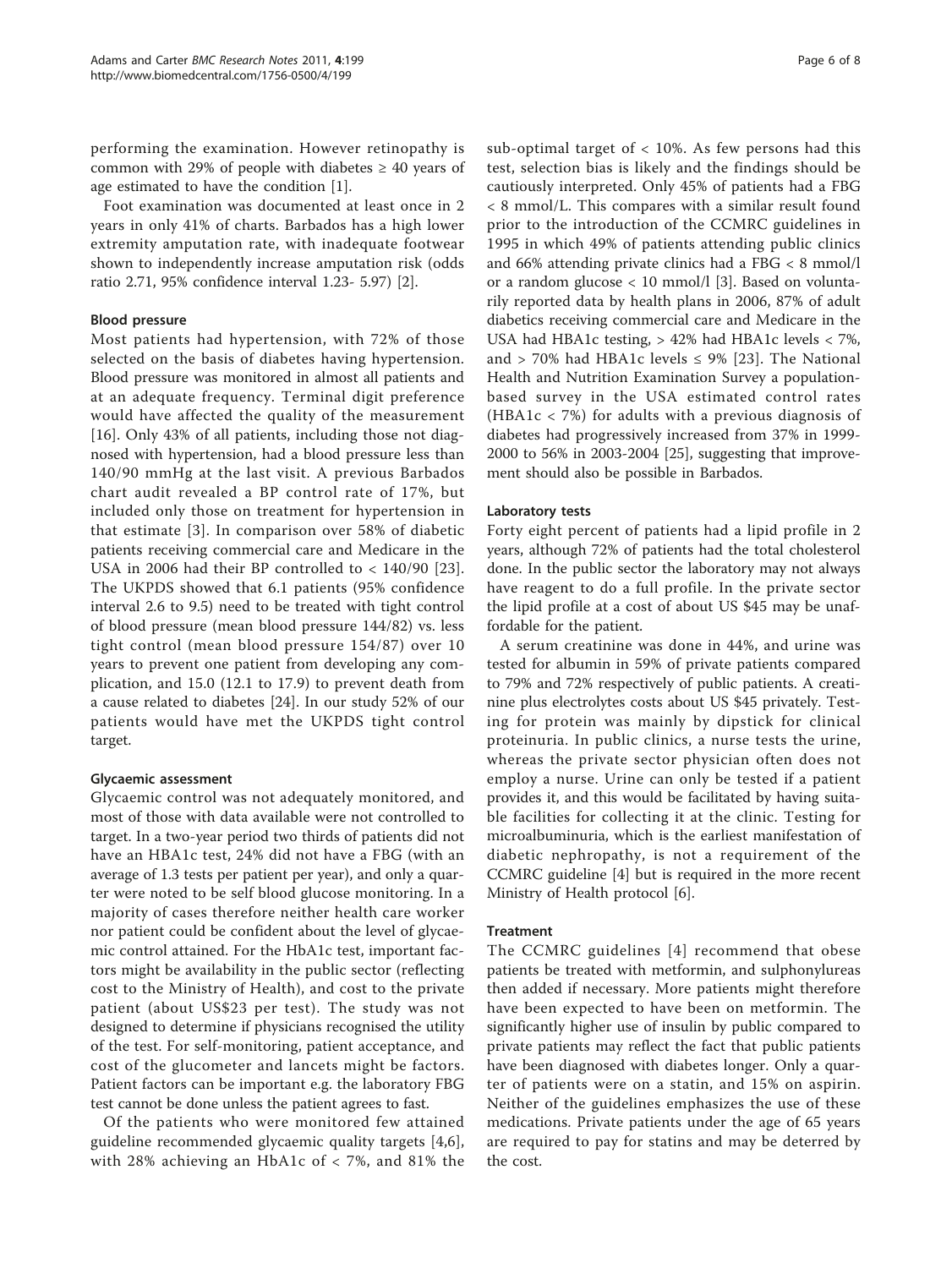#### <span id="page-6-0"></span>Gender

Private patients were twice as likely as public patients to be male. Males may be more likely to be working and have a greater income than females and therefore may be better able to afford private care, and may find attending the private practitioner less time consuming and more convenient.

#### Limitations

Limitations were similar to that of the audit of hypertension care conducted at the same time [16]. As the sample included charts of patients who were hypertensive but also had diabetes, a slightly higher proportion of charts of hypertensive patients were audited than if selection was on the basis of diabetes only (72% vs. 78%).

#### Conclusions

There appears to have been no progress in the quality of glycaemic control in over 10 years in Barbados despite the creation and distribution of guidelines Effective guideline adoption requires more than disseminating the guideline. Multiple ongoing interventions are needed in order to enable and reinforce the required changes, and the impact needs to be monitored and evaluated. Repeated educational sessions are needed to familiarise health care workers with guideline recommendations, and necessary resources must be provided to facilitate change. Strategies shown to be effective in some settings include repeated audit and feedback, reminder systems, patient education, academic detailing and financial incentives [12[,26-28](#page-7-0)]. Altering reimbursement systems to reward practitioners who meet certain care targets would be difficult in Barbados as such information is not available to funders. Although simple office procedures such as measuring height, weight, waist circumference, and urine albumin; taking adequate histories and giving advice requires only staff time, human resources can be costly. Improving compliance with retinal examination may require the introduction of retinal photographic screening. Laboratory tests must be available in the public sector, and affordable in the private sector. In primary care many other aspects of patient care compete for physician's time as the "whole person" and not just the "diabetic" is looked after. The whole person aspects cannot be neglected, as they are likely to impact on the patient's interest and participation in their diabetic care, and adherence to the necessary regimens.

#### Acknowledgements

This research was funded by a Caribbean Health Research Council grant. We thank Cynthia Clarke, Jennifer Bartlett, and Cynthia Walcott for data collection.

#### Author details

<sup>1</sup> Faculty of Medical Sciences, University of the West Indies, Cave Hill Campus, St. Michael, Barbados. <sup>2</sup>Department of Community Health and Epidemiology Queen's University, Ontario, Canada.

#### Authors' contributions

OPA, AOC participated in the conception and design of the study; the acquisition, and interpretation of data; and drafting and revising the manuscript critically. AOC analysed the data. Both authors have read and approved the final manuscript.

#### Competing interests

The authors declare that they have no competing interests.

Received: 22 January 2011 Accepted: 15 June 2011 Published: 15 June 2011

#### References

- 1. Hennis A, Wu S, Nemesure B, Li X, Leske MC: [Diabetes in a Caribbean](http://www.ncbi.nlm.nih.gov/pubmed/11914326?dopt=Abstract) [population: epidemiological profile and implications.](http://www.ncbi.nlm.nih.gov/pubmed/11914326?dopt=Abstract) Int J Epidemiol 2002, 31:234-9.
- 2. Hennis AJ, Fraser HS, Jonnalagadda R, Fuller J, Chaturvedi N: [Explanations](http://www.ncbi.nlm.nih.gov/pubmed/15504998?dopt=Abstract) [for the high risk of diabetes-related amputation in a Caribbean](http://www.ncbi.nlm.nih.gov/pubmed/15504998?dopt=Abstract) [population of black African descent and potential for prevention.](http://www.ncbi.nlm.nih.gov/pubmed/15504998?dopt=Abstract) Diabetes Care 2004, 27:2636-41.
- 3. Gulliford MC, Alert CV, Mahabir D, Ariyanayagam-Baksh SM, Fraser HS: [Diabetes Care in Middle-income Countries: A Caribbean Case Study.](http://www.ncbi.nlm.nih.gov/pubmed/8799663?dopt=Abstract) Diabetic Medicine 1996, 13:574-81.
- 4. Commonwealth Caribbean Medical Research Council: Managing Diabetes in Primary Care. Trinidad & Tobago: CCMRC; 1995.
- 5. Alert CV, Fraser HS: Diabetes mellitus in Barbados: An assessment of the CCMRC/Ministry of Health's effort to improve management in the public sector. West Indian Med J 1997, 46(suppl 2):20.
- 6. Jordan OW: Protocol for the Monitoring, Surveillance and Management of Diabetes Mellitus in Barbados. Volume I and II. Ministry of Health, Barbados and Pan American Health Organization and World Health Organization Office of Caribbean Program Coordination. Barbados; 2001.
- 7. Caribbean Health Research Council and Pan American Health Organization: Managing Diabetes in Primary Care in the Caribbean. Trinidad and Tobago Caribbean Health Research Council; 2006 [[http://www.chrc](http://www.chrc-caribbean.org/files/Guidelines/Diabetes%20Guidelines.pdf)[caribbean.org/files/Guidelines/Diabetes%20Guidelines.pdf\]](http://www.chrc-caribbean.org/files/Guidelines/Diabetes%20Guidelines.pdf).
- 8. Grimshaw JM, Russell IT: [Effect of clinical guidelines on medical practice:](http://www.ncbi.nlm.nih.gov/pubmed/7901634?dopt=Abstract) [a systematic review of rigorous evaluations.](http://www.ncbi.nlm.nih.gov/pubmed/7901634?dopt=Abstract) Lancet 1993, 342:1317-22.
- 9. Worrall G, Chaulk P, Freake D: The effects of clinical practice quidelines [on patient outcomes in primary care: as systematic review.](http://www.ncbi.nlm.nih.gov/pubmed/9220922?dopt=Abstract) CMAJ 1997, 156:1705-12.
- 10. Davis DA, Thompson MA, Oxman AD, Haynes RB: [Changing physician](http://www.ncbi.nlm.nih.gov/pubmed/7650822?dopt=Abstract) [performance: A systematic review of the effect of continuing medical](http://www.ncbi.nlm.nih.gov/pubmed/7650822?dopt=Abstract) [education strategies.](http://www.ncbi.nlm.nih.gov/pubmed/7650822?dopt=Abstract) JAMA 1995, 274:700-705.
- 11. Gulliford MC, Mahabir D: [A five-year evaluation of intervention in](http://www.ncbi.nlm.nih.gov/pubmed/10588518?dopt=Abstract) [diabetes care in Trinidad and Tobago.](http://www.ncbi.nlm.nih.gov/pubmed/10588518?dopt=Abstract) Diabet Med 1999, 16:887-8.
- 12. Davis DA, Taylor-Vaisey A: [Translating guidelines into practice: A](http://www.ncbi.nlm.nih.gov/pubmed/9275952?dopt=Abstract) [systematic review of the theoretic concepts, practical experience and](http://www.ncbi.nlm.nih.gov/pubmed/9275952?dopt=Abstract) [research evidence in the adoption of clinical practice guidelines.](http://www.ncbi.nlm.nih.gov/pubmed/9275952?dopt=Abstract) CMAJ 1997, 157:408-416.
- 13. Barbados Statistical Service: Population and housing census 2000, Vol I. Barbados Statistical Service; Government of Barbados; 2002.
- 14. Adams OP, Carter AO, Prussia P, McIntyre G, Branch SL: [Risk behaviour,](http://www.ncbi.nlm.nih.gov/pubmed/18305122?dopt=Abstract) [healthcare access and prevalence of infection with Chlamydia](http://www.ncbi.nlm.nih.gov/pubmed/18305122?dopt=Abstract) [trachomatis and Neisseria gonorrhoeae in a population-based sample of](http://www.ncbi.nlm.nih.gov/pubmed/18305122?dopt=Abstract) [adults in Barbados.](http://www.ncbi.nlm.nih.gov/pubmed/18305122?dopt=Abstract) Sex Transm Infect 2008, 84:192-4, Epub 2008 Feb 27
- 15. Fleming BB, Greenfield S, Engelau MM, Pogach LM, Clauser SB, Parrott MA: [The diabetes quality improvement project.](http://www.ncbi.nlm.nih.gov/pubmed/11574448?dopt=Abstract) Diabetes Care 2001, 24:1815-1820.
- 16. Adams OP, Carter AO: [Are primary care practitioners in Barbados](http://www.ncbi.nlm.nih.gov/pubmed/21092153?dopt=Abstract) [following hypertension guidelines?-A chart audit.](http://www.ncbi.nlm.nih.gov/pubmed/21092153?dopt=Abstract) BMC Res Notes 2010, 3:316.
- 17. Adams OP, Carter AO: [Diabetes and Hypertension guidelines and the](http://www.ncbi.nlm.nih.gov/pubmed/21129180?dopt=Abstract) [Primary Health Care Practitioner in Barbados: Knowledge, Attitudes,](http://www.ncbi.nlm.nih.gov/pubmed/21129180?dopt=Abstract) [Practices and Barriers - A focus group study.](http://www.ncbi.nlm.nih.gov/pubmed/21129180?dopt=Abstract) BMC Fam Pract 2010, 11:96.